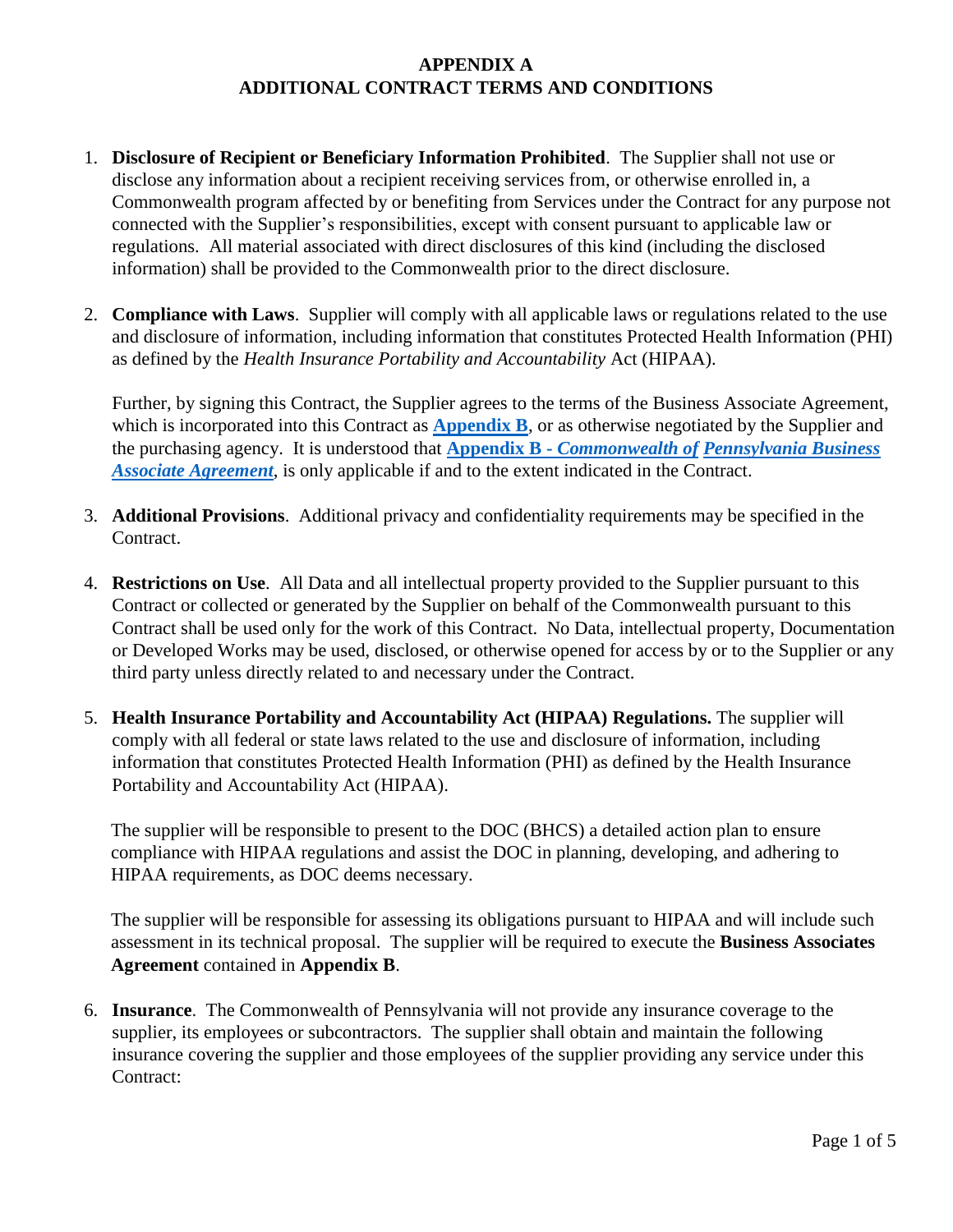a. Commercial Automobile Liability Insurance: Automobile insurance is not necessary unless the selected Supplier, the selected Supplier's employees, or subcontractors will be driving on state property or will be using, owned, hired, or non-owned vehicles to conduct business on behalf of the selected Supplier.

The selected Supplier will maintain insurance protecting it from claims for damages from bodily injury as well as from claims for property damage resulting from the ownership, operation, maintenance or use of all owned, hired, and non-owned autos which may arise from operations under the Contract, and in case any work is subcontracted the selected Supplier will require to maintain Commercial Automobile Liability Insurance.

The insurance minimums are as follows:

• \$1,000,000 per occurrence combined single limit for Bodily Injury and Property Damage

In addition, the following coverages should be included:

• Owned, Hired, and Non-Owned Automobile.

The following coverages must be included:

- Premises and Operations Bodily Injury and Property Damage;
- Personal and Advertising Injury;
- Blanket Contractual Liability;
- Products and Completed Operations Liability; and
- The DOC named as an additional insured
- b. Professional Liability:
	- Professional liability insurance in the amount of \$1,000,000 per occurrence or claims made, covering the selected Supplier, its employees, agents, contractors and subcontractors in the performance of all services.
- c. Additional Insurance Conditions:
	- If the supplier receives a cancellation notice from an insurance carrier affording coverage herein, the supplier will notify the DOC within five (5) business days with a copy of the cancellation notice. In such event, the supplier shall obtain alternate coverage to prevent any lapse in required insurance coverage and shall provide the DOC with proof of such coverage.
	- The supplier is responsible for payment of Contract related insurance premiums and deductibles.
	- If the supplier is self-insured, a Certificate of Self-Insurance must be attached.
	- The supplier's policies shall include legal defense fees in addition to its liability policy limits.
	- The supplier will obtain insurance policy(ies) from insurance company(ies) having an "AM BEST" rating of A-; Financial Size Category (FSC) VII or better and authorized to do business in the state of Pennsylvania.
	- An Umbrella or Excess Liability Insurance Policy may be used to supplement the supplier's policy limits to satisfy the full policy limits required by the Contract.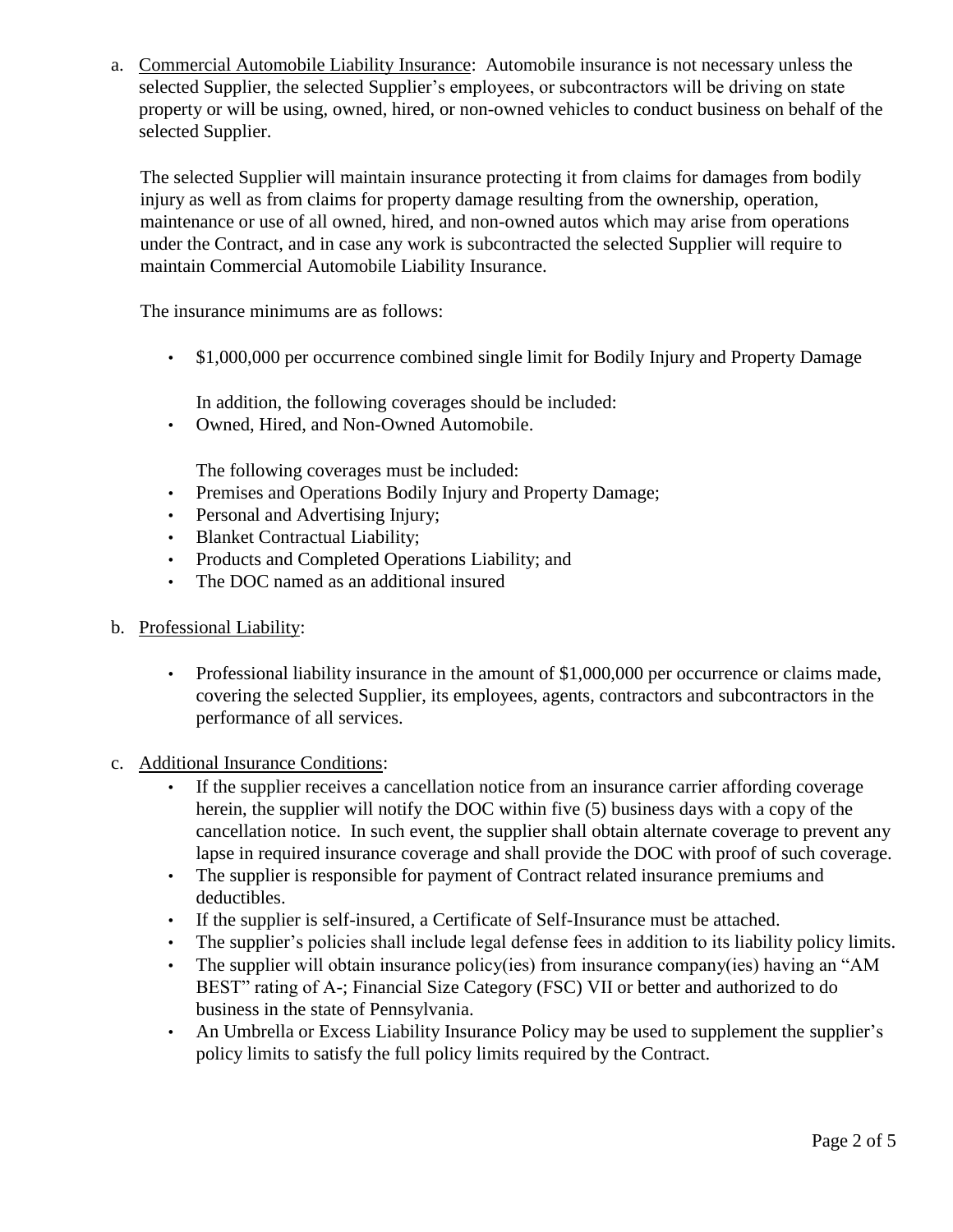• The DOC reserves the right to immediately terminate the Contract if the supplier is not in compliance with the insurance requirements and retains all rights to pursue any legal remedies against the supplier. All insurance policies must be open to inspection by the DOC, and copies of policies must be submitted to the DOC's authorized representative upon written request.

Provide a copy of the Offeror's current certificate of insurance which, at a minimum should include the following:

- 1. Carrier (name and address);
- 2. Type of insurance;
- 3. Amount of coverage;
- 4. Period covered by insurance; and 5. Exclusions.

### 7. **Information Technology Policies**

- a. **General.** The Supplier shall comply with the IT standards and policies issued by the Governor's Office of Administration, Office for Information Technology (located at [http://www.oa.pa.gov/Policies/Pages/itp.aspx\),](http://www.oa.pa.gov/Policies/Pages/itp.aspx) including the accessibility standards set out in IT Policy ACC001, Accessibility Policy. The Supplier shall ensure that services and supplies procured under the Contract comply with the applicable standards. In the event such standards change during the Supplier's performance, and the Commonwealth requests that the Supplier comply with the changed standard, then any incremental costs incurred by the Supplier to comply with such changes shall be paid for pursuant to a change order to the Contract.
- b. **Waiver.** The Supplier may request a waiver from an ITP by providing detailed written justification as to why the ITP cannot be met. The Commonwealth may waive the ITP in whole, in part, or conditionally, or require that the Supplier provide an acceptable alternative. Any Commonwealth waiver of the requirement must be in writing.

### 8. **Data Breach or Loss**

- a. Supplier shall apply with all applicable data protection, data security, data privacy and data breach notification laws, including but not limited to the *[Breach of Personal Information Notification Act,](http://www.legis.state.pa.us/cfdocs/Legis/LI/uconsCheck.cfm?txtType=HTM&yr=2005&sessInd=0&smthLwInd=0&act=0094.)* Act of December 22, 2005, P.L. 474, No. 94, as amended, 73 P.S. §§ 2301—2329.
- b. For data and confidential information in the possession, custody, and control of the Supplier or its employees, agents and/or subcontractors:
	- i. The Supplier shall report unauthorized access, use, release, loss, destruction or disclosure of data or confidential information ("Incident") to the Commonwealth within **two (2) hours** of when the Supplier knows of or reasonably suspects such Incident, and the Supplier must immediately take all reasonable steps to mitigate any potential harm or further access, use, release, loss, destruction or disclosure of such data or confidential information.
	- ii. Supplier shall provide timely notice to all individuals that may require notice under any applicable law or regulation as a result of an Incident. The notice must be pre-approved by the Commonwealth. At the Commonwealth's request, Supplier shall, at its sole expense,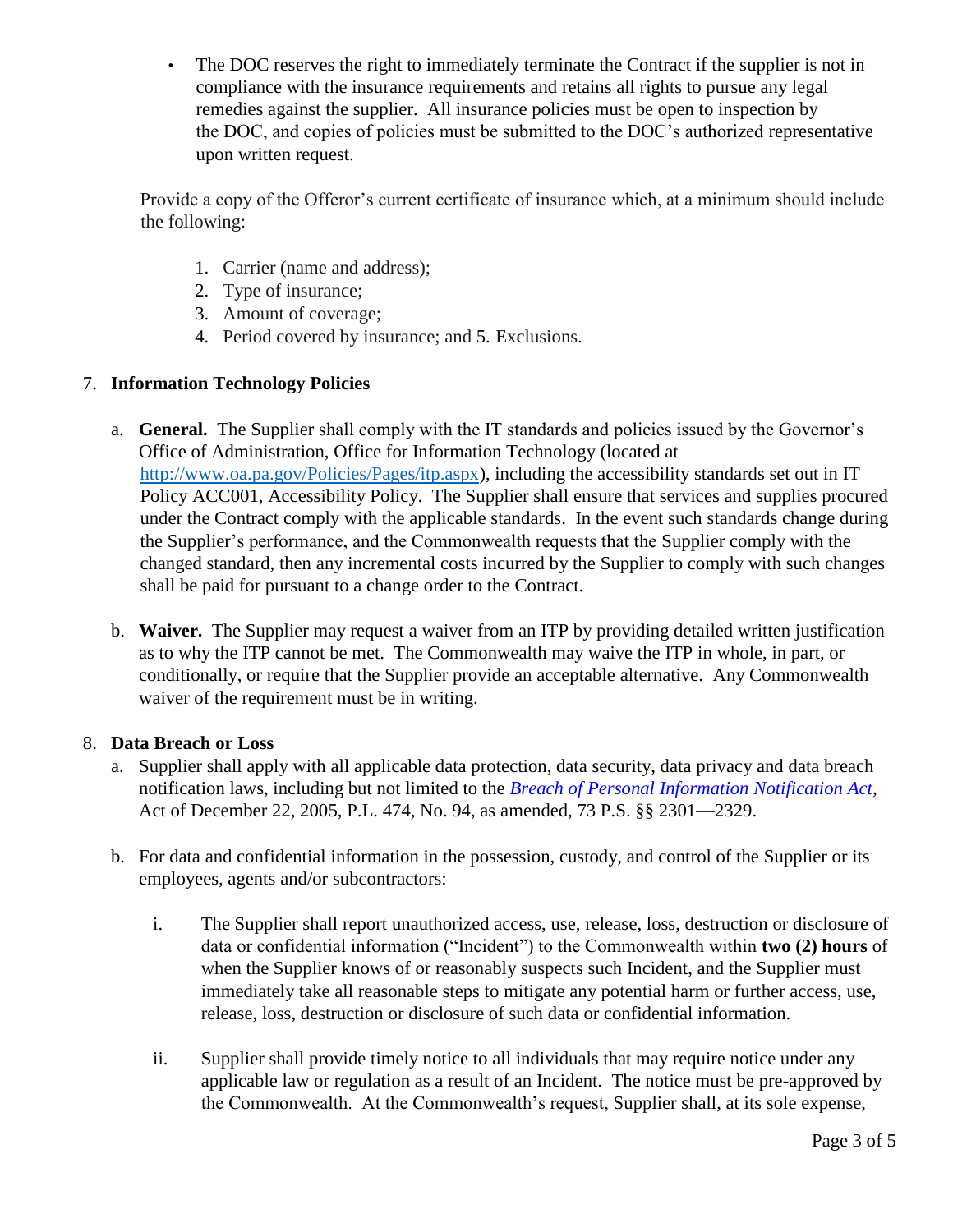provide credit monitoring services to all individuals that may be impacted by any Incident requiring notice.

- iii. Supplier shall be solely responsible for any costs, losses, fines, or damages incurred by the Commonwealth due to Incidents.
- c. As to data and confidential information fully or partially in the possession, custody, or control of the Supplier and the Commonwealth, the Supplier shall diligently perform all of the duties required in this Section in cooperation with the Commonwealth, until a time at which a determination of responsibility for the Incident, and for subsequent action regarding the Incident, is made final.

### 9. **Virus, Malicious, Mischievous or Destructive Programming**

- a. The Supplier shall be liable for any damages incurred by the Commonwealth if the Supplier or any of its employees, subcontractors or consultants introduces a virus or malicious, mischievous or destructive programming into the Commonwealth's software or computer networks and has failed to comply with the Commonwealth software security standards. The Commonwealth must demonstrate that the Supplier or any of its employees, subcontractors or consultants introduces the virus or malicious, mischievous or destructive programming. The Supplier's liability shall cease of the Commonwealth has not fully complied with its own software security standards.
- b. The Supplier shall be liable for any damages incurred by the Commonwealth including, but not limited to, the expenditure of Commonwealth funds to eliminate or remove a computer virus or malicious, mischievous or destructive programming that results from the Supplier's failure to take proactive measures to keep virus or malicious, mischievous or destructive programming from originating from the Supplier or any of its employees, subcontractors or consultants through appropriate firewalls and maintenance of anti-virus software and software security updates (such as operating systems security patches, etc.).
- c. In the event of destruction or modification of software, the Supplier shall eliminate the virus, malicious or mischievous or destructive programming, restore the Commonwealth's software, and be liable to the Commonwealth for any resulting damages.
- d. The Supplier shall be responsible for reviewing Commonwealth software security standards and complying with those standards.
- e. The Commonwealth may, at any time, audit, by a means deemed appropriate by the Commonwealth, any computing devices being used by representatives of the Supplier to provide services to the Commonwealth for the sole purpose of determining whether those devices have anti-virus software with current virus signature files and the current minimum operating system patches or workarounds have been installed. Devices found to be out of compliance will immediately be disconnected and will not be permitted to connect or reconnect to the Commonwealth network until the proper installations have been made.
- f. The Supplier may use the anti-virus software used by the Commonwealth to protect Supplier's computing devices used in the course of providing services to the Commonwealth. It is understood that the Supplier may not install the software on any computing device not being used to provide